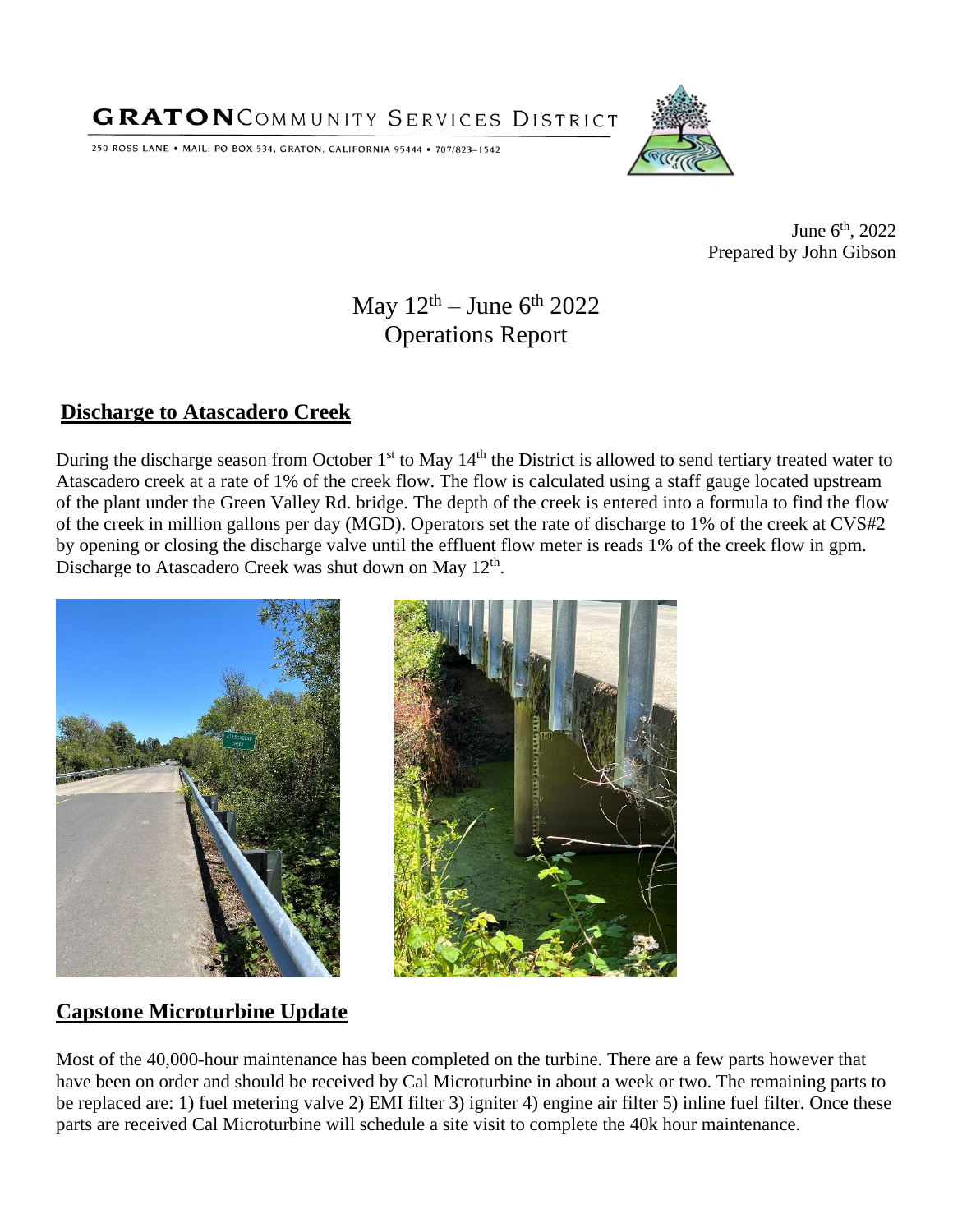**GRATON** COMMUNITY SERVICES DISTRICT

250 ROSS LANE . MAIL: PO BOX 534, GRATON, CALIFORNIA 95444 . 707/823-1542

See below latest follow-up email with charts from Steve Marquez at Cal Microturbine.

After further investigation and follow up from Capstone, I discovered that the major parts associated with the overhaul were replaced less than 20,000 operating hours ago as part of unscheduled incidents.

Here is a summary of what was replaced:

See below for the 40,000-hour overhaul items and comments.

| Date      | Hours | Primary work                              |
|-----------|-------|-------------------------------------------|
| 7/30/2018 |       | 20,486 Diagnosed failed RFC               |
| 8/31/2018 |       | 20,486 Replaced RFC                       |
|           |       | Installed new DPC with 3 new IGBT's.      |
| 4/22/2019 |       | 23,644 Found signs of failed Powerhead    |
| 5/15/2019 |       | 23,644 Replaced Powerhead and Recuperator |



Photo of the Capstone Microturbine

| <b>Maintenance</b><br><b>Interval</b> | <b>Component</b>           | <b>Maintenance</b><br><b>Action</b> | <b>Comments</b>                                                                                                                      |
|---------------------------------------|----------------------------|-------------------------------------|--------------------------------------------------------------------------------------------------------------------------------------|
| <b>Every 40,000</b><br>hours          | <b>EMI</b> Filter          | Replace                             | Order acknowledged but still not received.<br>Awaiting lead time update from Capstone.                                               |
|                                       | Frame PM                   | Replace                             | Order acknowledged but still not received.<br>Awaiting lead time update from Capstone.                                               |
|                                       | <b>TET</b><br>Thermocouple | Replace                             | Supplied with replacement Recuperator on<br>5/15/2019. Not due for scheduled<br>maintenance replacement until 63,644 system<br>hours |
|                                       | Powerhead                  | Replace $4$                         | Replaced on 5/15/2019. Not due for<br>scheduled maintenance replacement until<br>63,644 System hours                                 |
|                                       | FB RFC Pump                | Replace                             | Replaced on 8/31/2018 at 20,486 hours. Not<br>due for scheduled maintenance until 60,486<br>hours                                    |
|                                       | <b>SPV</b>                 | Replace                             | This unit doesn't have an SPV so upgrade is<br>Not Applicable                                                                        |